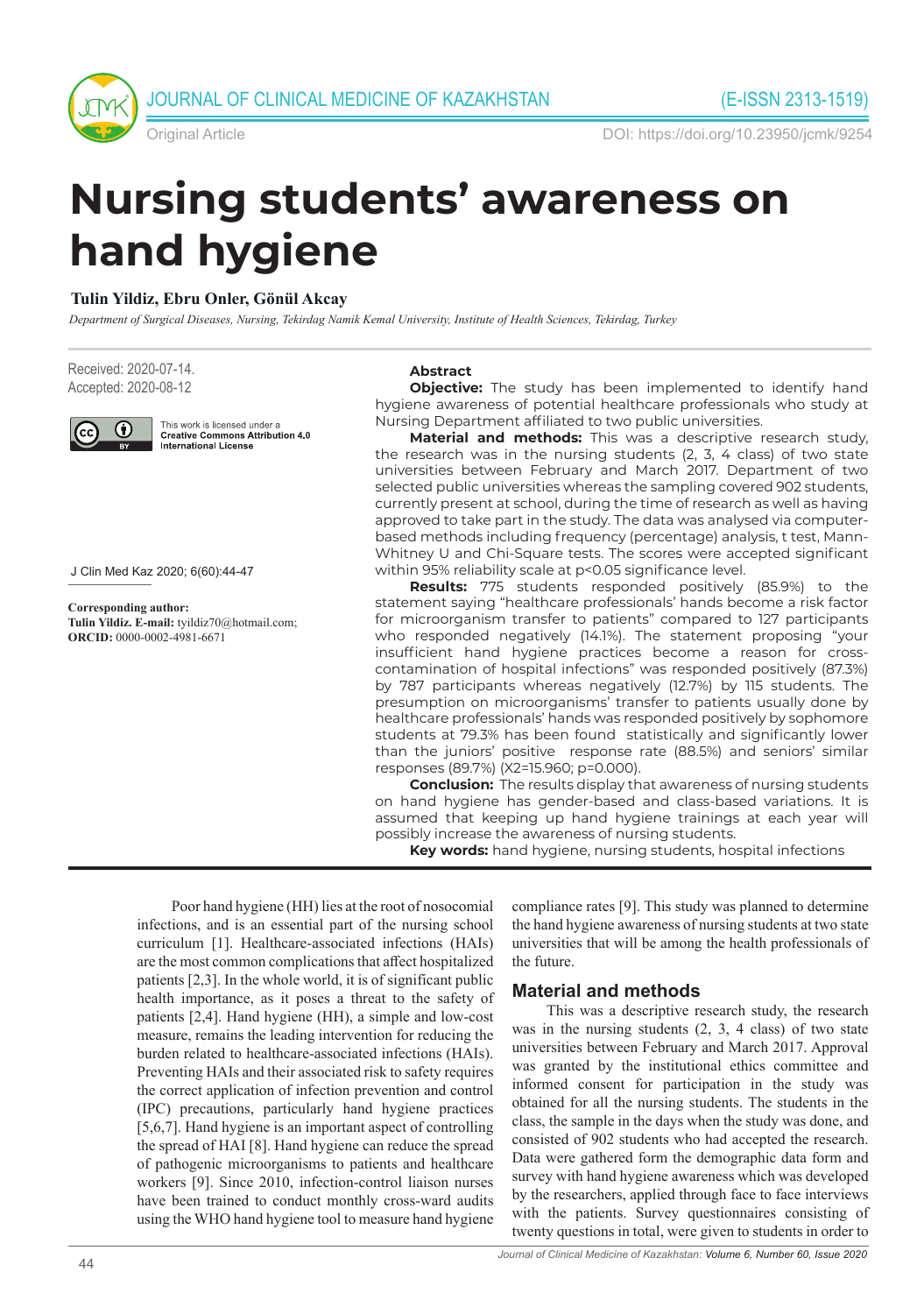understand their awareness of about hand hygiene. The internal consistency was measured using Cronbach's Alpha test. The Cronbach's Alpha coefficients of the responses which turned out to be 0.672.

#### **Ethical considerations**

Written permission from university and informed consent from each of the participants were obtained for the research. The study was approved by the Ethical Committee of a University Medical Faculty Non-Interventional Clinical Research, No: 2017/31/01/02.

#### **Data analysis**

Descriptive statistic was used to present the results of the survey. While evaluating the findings of the study, all analyses were conducted by institutional statistics program. Unpaired

Table 1 Summary of studies: outcomes, measures, and results Variables  $\begin{bmatrix} \text{m} \end{bmatrix}$  (%) University State 1 University 555 61,5<br>State 2 University 347 38,5 State 2 University 347 38,5<br>18-25 891 98,7 Age 18-25 891 98,7  $\begin{array}{|c|c|c|c|}\n \hline\n 26-30+ & & 11 & 1.21 \\
 \hline\n 2 & & 295 & 32.7 \\
 \hline\n \end{array}$ Year 295 32,7  $3 \hspace{1.5cm} |305 \hspace{1.5cm} |33,8$  $\frac{4}{302}$  33,5 Gender Male  $\boxed{\text{Male}}$  206 22,8 Female 696 77,2<br>
Yes 226 25,1 Healthcare staff in the family  $\begin{array}{|l|c|c|c|c|}\n\hline\n\text{Neu} & 226 & 25.1 \\
\hline\n\text{No} & 676 & 74.9 \\
\hline\n\end{array}$ 676

Total 902 100,0

Table 2 Relationship between hand hygiene knowledge and year of the nursing program.

|     |                                                                                                                                                                                     | Year 2      |            | Year 3      |            | Year 4      |            | $\mathrm{X}^2$ | $\mathbf{P}$ |
|-----|-------------------------------------------------------------------------------------------------------------------------------------------------------------------------------------|-------------|------------|-------------|------------|-------------|------------|----------------|--------------|
|     |                                                                                                                                                                                     | Yes $n$ (%) | No $n$ (%) | Yes $n$ (%) | No $n$ (%) | Yes $n$ (%) | No $n$ (%) |                |              |
| 1.  | Insufficient hand hygiene practices become<br>a reason for cross-contamination among<br>hospital infections.                                                                        | 258(87.5)   | 37(12.5)   | 257(84.3)   | 48(15.7)   | 272(90.1)   | 30(9.9)    | 4.612          | 0.100        |
| 2.  | I make great effort to practice good hand<br>hygiene.                                                                                                                               | 65(22.0)    | 230(78)    | 67(22.0)    | 238(78)    | 61(20.2)    | 241(79.8)  | 0.388          | 0.824        |
| 3.  | For hand hygiene. it is necessary to take<br>alcohol-based solutions regularly.                                                                                                     | 221(74.9)   | 74(25.1)   | 202(66.2)   | 103(33.8)  | 206(68.2)   | 96(31.8)   | 5.859          | 0.053        |
| 4.  | Using gloves replaces hand hygiene<br>requirement.                                                                                                                                  | 18(6.1)     | 277(93.9)  | 45(14.8)    | 260(85.2)  | 21(7)       | 281(93.0)  | 16.285         | 0.000        |
| 5.  | Healthcare professionals' hands become a risk<br>factor for microorganism transfer to patients.                                                                                     | 234(79.3)   | 61(20.7)   | 270(88.5)   | 35(11.5)   | 271(89.7)   | 31(10.3)   | 15.960         | 0.000        |
| 6.  | Hand hygiene trainings adjust hand hygiene<br>malpractices                                                                                                                          | 283(95.9)   | 12(4.1)    | 288(94.4)   | 17(5.6)    | 287(95)     | 15(5)      | 0.741          | 0.690        |
| 7.  | Patients still need to re-perform hand hygiene<br>although their hands are not contaminated.                                                                                        | 275(93.2)   | 20(6.8)    | 290(95.1)   | 15(4.9)    | 287(95)     | 15(5)      | 1.281          | 0.527        |
| 8.  | Hand hygiene is not reduced if gloves do not<br>get dirty.                                                                                                                          | 240(81.4)   | 55(18.6)   | 224(73.4)   | 81(26.6)   | 224(74.2)   | 78(25.8)   | 6.298          | 0.043        |
| 9.  | The improvement of hand hygiene compliance<br>reduces hospital-based infection speed.                                                                                               | 281(95.3)   | 14(4.7)    | 278(91.1)   | 27(8.9)    | 287(95)     | 15(5)      | 5.545          | 0.063        |
| 10. | Good hand hygiene is important for preventing<br>hospital infections.                                                                                                               | 290(98.3)   | 5(1.7)     | 294(96.4)   | 11(3.6)    | 294(97.4)   | 8(2.6)     | 2.116          | 0.347        |
| 11. | It is necessary to practice hand hygiene before<br>going into the patient's room.                                                                                                   | 290(98.3)   | 5(1.7)     | 297(97.4)   | 8(2.6)     | 294(97.4)   | 8(2.6)     | 0.773          | 0.679        |
| 12. | It is necessary to practice hand hygiene after<br>taking off the gloves.                                                                                                            | 287(97.3)   | 8(2.7)     | 276(90.5)   | 29(9.5)    | 283(93.7)   | 19(6.3)    | 11.901         | 0.003        |
| 13. | It is necessary to practice hand hygiene before<br>preparing medication (treatment).                                                                                                | 284(96.3)   | 11(3.7)    | 285(93.4)   | 20(6.6)    | 293(97)     | 9(3)       | 5.097          | 0.078        |
| 14. | Poor hand hygiene results in cross-<br>contamination.                                                                                                                               | 289(98)     | 6(2)       | 284(93.1)   | 21(6.9)    | 289(95.7)   | 13(4.3)    | 8.346          | 0.015        |
| 15. | It is necessary to practice hand hygiene before<br>and after each intervention at the hospital.                                                                                     | 290(98.3)   | 5(1.7)     | 295(96.7)   | 10(3.3)    | 295(97.7)   | 7(2.3)     | 1.609          | 0.447        |
| 16. | We need to clean our hands before<br>touching the patient in order to prevent the<br>contamination of microorganisms.                                                               | 292(99)     | 3(1)       | 295(96.7)   | 10(3.3)    | 296(98)     | 6(2)       | 3.752          | 0.153        |
| 17. | It it necessary to practice hand hygiene just<br>after touching the patient and leaving his / her<br>room.                                                                          | 291(98.6)   | 4(1.4)     | 291(95.4)   | 14(4.6)    | 298(98.7)   | 4(1.3)     | 8.962          | 0.011        |
| 18. | Prior to intervention and touch. it is necessary<br>to implement aseptic techniques so as not to<br>transfer microorganisms to other surfaces.                                      | 286(96.9)   | 9(3.1)     | 293(96.1)   | 12(3.9)    | 293(97)     | 9(3)       | 0.533          | 0.766        |
| 19. | In order to prevent yourself and others<br>around. it is necessary to practice hand<br>hygiene after getting exposed to patient's body<br>fluids such as blood. serum and excretion | 292(99)     | 3(1)       | 296(97)     | 9(3)       | 298(98.7)   | 4(1.3)     | 3.745          | 0.154        |
| 20. | For your safety. it is necessary to practice<br>hand hygiene after touching the furniture and<br>objects around the patient though there is no<br>contact with him / her.           | 288(97.6)   | 7(2.4)     | 296(97)     | 9(3)       | 293(97)     | 9(3)       | 0.259          | 0.878        |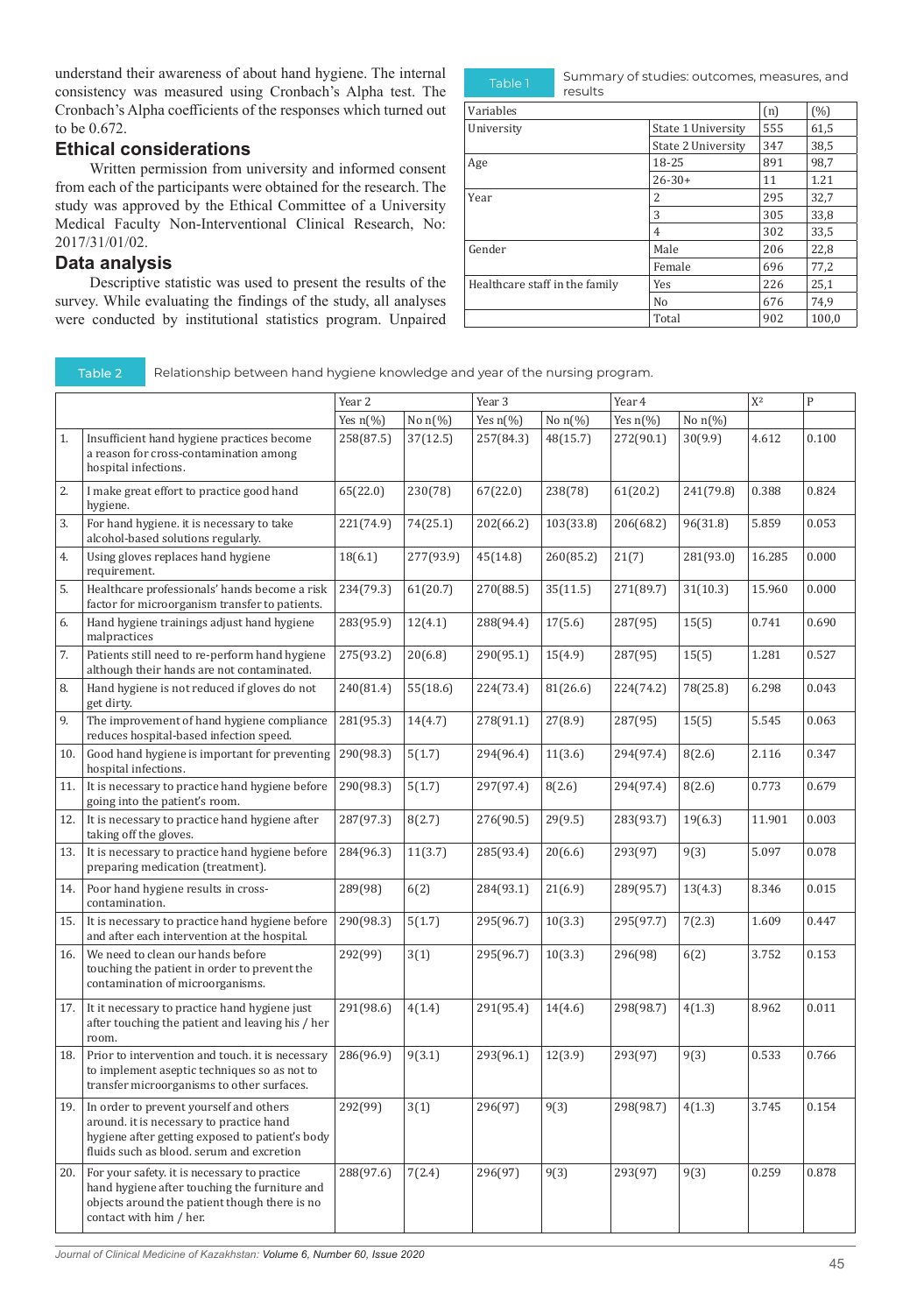t-test was used to compare awareness of hand hygiene in the two groups and the Mann-Whitney U test for those who did not show normal distribution. Chi-square test was performed for data analysis. Significance was evaluated at the level of  $p<0.05$ .

## **Results**

A total of 902 students completed the survey. The majority of participants were female (77.2%), aged 18-25years (98.7%). A slightly large percentage of participants were in year 3 and 4 of the nursing program (33.8% and 33.5% respectively) compared to year 2 (32.7%). The majority of participants haven't healthcare professionals in the family (74.9%) (Table 1).

Participants were asked 20 correctly/incorrectly questions to assess their knowledge of HH. Chi-square (x2) statistics were performed to identify any differences in students' frequency of answering yes and no, by year level. The results for all 20 items are displayed in Table 2. For items 4, 5, 8, 12, 14 and 17, a significant relationship was found between year level and students' responding yes/no. Year 2 and 4 year students were significantly more likely than expected to answer 4 items. Year 3 and 4 year students were significantly more likely than expected to answer 5 items.

Participants were asked 20 yes/no questions to assess their knowledge of HH. Chi-square (x2) statistics were performed to identify any differences in students' frequency of answering yes and no, by gender. The results for all 20 items are displayed in Table 3. For items 5, 10, 13, 14, 15, 16, 17 and 20, a significant relationship was found between gender and students' responding yes/no.

# **Discussion**

Hands are the most common vehicle for the transmission of pathogens within the health care environment. Hand hygiene is the leading measure for reducing healthcare-associated infections (HCAIs) and preventing the spread of antimicrobial resistance [9,10]. As a member of the healthcare team, nursing students have direct patient contact during clinical practice; hence, good hand hygiene practice among nursing students is essential [11]. The study has been implemented on multi-settings to identify hand hygiene awareness of potential healthcare professionals who study at Nursing Departments affiliated to two public universities.

Table 3 Relationship between gender and students' responding hand hygiene.

|                                                                                                                                                                                  | Male      |                       | Female             |                       | $X^2$  | p     |
|----------------------------------------------------------------------------------------------------------------------------------------------------------------------------------|-----------|-----------------------|--------------------|-----------------------|--------|-------|
|                                                                                                                                                                                  |           | No $n\left(\%\right)$ | Yes $n\frac{1}{6}$ | No $n\left(\%\right)$ |        |       |
| Insufficient hand hygiene practices become a reason for cross-<br>contamination among hospital infections.                                                                       |           | 29(14.1)              | 610(87.6)          | 86(12.4)              | 0.423  | 0.515 |
| I make great effort to practice good hand hygiene.                                                                                                                               |           | 157(76.2)             | 144(20.7)          | 552(79.3)             | 0.9006 | 0.341 |
| For hand hygiene. it is necessary to take alcohol-based solutions<br>regularly.                                                                                                  | 145(70.4) | 61(29.6)              | 484(69.5)          | 212(30.5)             | 0.504  | 0.816 |
| Using gloves replaces hand hygiene requirement.                                                                                                                                  | 26(12.6)  | 180(87.4)             | 58(8.3)            | 638(91.7)             | 3.461  | 0.063 |
| Healthcare professionals' hands become a risk factor for<br>microorganism transfer to patients.                                                                                  |           | 43(20.9)              | 612(87.9)          | 84(12.1)              | 10.186 | 0.001 |
| Hand hygiene trainings adjust hand hygiene malpractices                                                                                                                          |           | 12(5.8)               | 664(95.4)          | 32(4.6)               | 0.516  | 0.472 |
| Patients still need to re-perform hand hygiene although their hands<br>are not contaminated.                                                                                     |           | 11(5.3)               | 657(94.4)          | 39(5.6)               | 0.021  | 0.885 |
| Hand hygiene is not reduced if gloves do not get dirty.                                                                                                                          | 154(74.8) | 52(25.2)              | 534(76.7)          | 162(23.3)             | 0.340  | 0.560 |
| The improvement of hand hygiene compliance reduces hospital-<br>based infection speed.                                                                                           | 191(92.7) | 15(7.3)               | 655(94.1)          | 41(5.9)               | 0.528  | 0.467 |
| Good hand hygiene is important for preventing hospital infections.                                                                                                               | 194(94.2) | 12(5.8)               | 684(98.3)          | 12(1.7)               | 10.322 | 0.001 |
| It is necessary to practice hand hygiene before going into the<br>patient's room.                                                                                                | 198(96.1) | 8(3.9)                | 683(98.1)          | 13(1.9)               | 2.840  | 0.092 |
| It is necessary to practice hand hygiene after taking off the gloves.                                                                                                            | 191(92.7) | 15(7.3)               | 655(94.1)          | 41(5.9)               | 0.528  | 0.467 |
| It is necessary to practice hand hygiene before preparing medication<br>(treatment).                                                                                             |           | 17(8.3)               | 673(96.7)          | 23(3.3)               | 9.182  | 0.002 |
| Poor hand hygiene results in cross-contamination.                                                                                                                                | 189(91.7) | 17(8.3)               | 673(96.7)          | 23(3.3)               | 9.182  | 0.002 |
| It is necessary to practice hand hygiene before and after each<br>intervention at the hospital.                                                                                  |           | 12(5.8)               | 686(98.6)          | 10(1.4)               | 12.865 | 0.000 |
| We need to clean our hands before touching the patient in order to<br>prevent the contamination of microorganisms.                                                               | 197(95.6) | 9(4.4)                | 686(98.6)          | 10(1.4)               | 6.627  | 0.010 |
| It it necessary to practice hand hygiene just after touching the<br>patient and leaving his / her room.                                                                          | 195(94.7) | 11(5.3)               | 685(98.4)          | 11(1.6)               | 9.441  | 0.002 |
| Prior to intervention and touch, it is necessary to implement aseptic<br>techniques so as not to transfer microorganisms to other surfaces.                                      |           | 11(5.3)               | 677(97.3)          | 19(2.7)               | 3.367  | 0.066 |
| In order to prevent yourself and others around. it is necessary to<br>practice hand hygiene after getting exposed to patient's body fluids<br>such as blood, serum and excretion |           | 4(1.9)                | 684(98.3)          | 12(1.7)               | 0.043  | 0.835 |
| For your safety. it is necessary to practice hand hygiene after<br>touching the furniture and objects around the patient though there<br>is no contact with him / her.           |           | 11(5.3)               | 682(98)            | 14(2)                 | 6.534  | 0.011 |